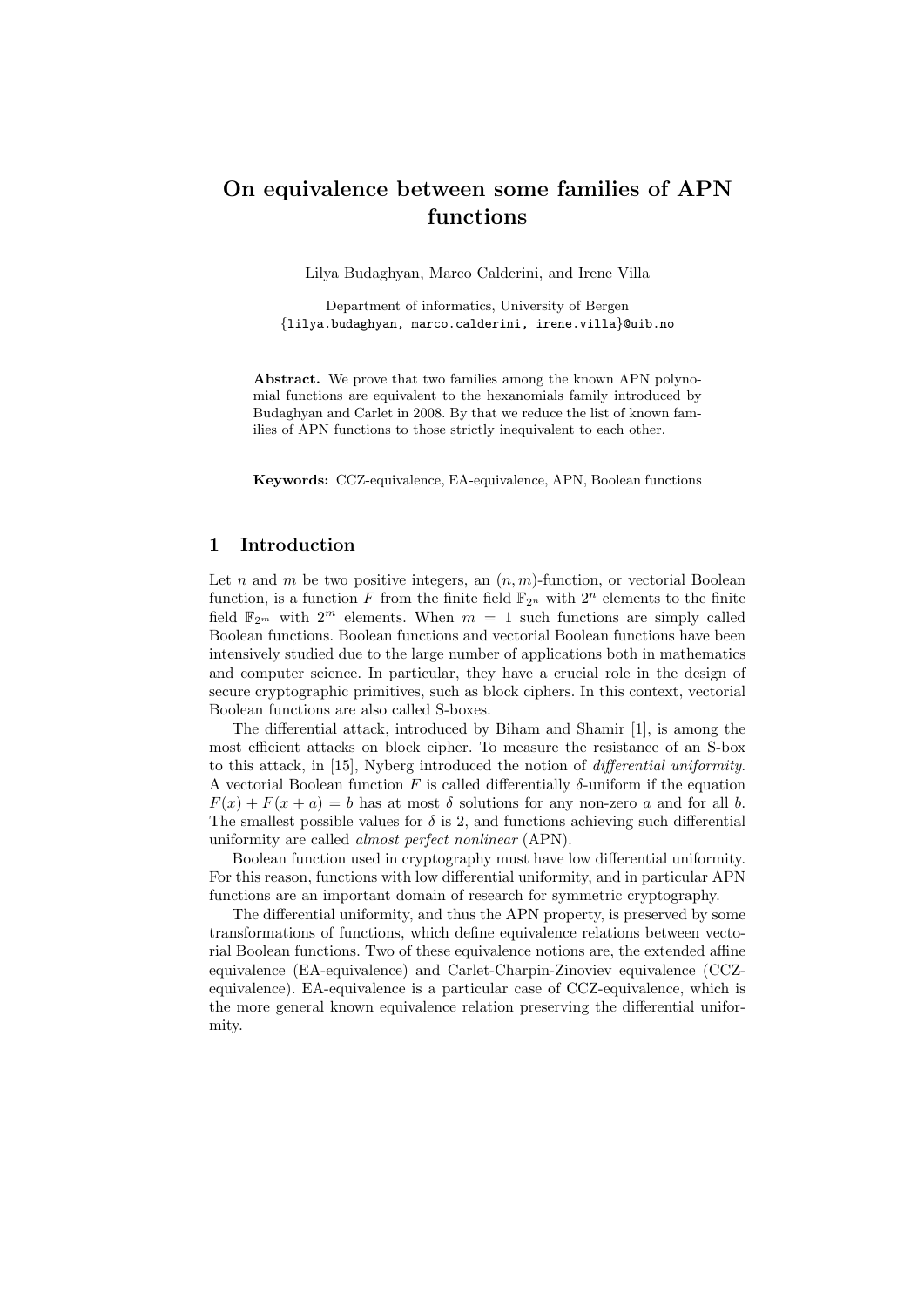An important aspect of the study and the analysis of APN functions, and vectorial Boolean functions in general, is their classification with respect to these equivalence relations. Classifications of APN functions is a hard problem and a complete classification is only known for  $n \leq 5$  [5]. There are only few infinite classes of APN functions known and among them six are power functions. In recent years, some newly constructed families of APN polynomials have not been checked for equivalence to already known classes.

In this work we reduce the list of known families of polynomial APN functions by excluding all equivalent cases. Indeed, we show that the class of trinomial APN functions introduced in [7] and the class of multinomials studied in [2] are equivalent. Finally we show that both these classes can be reduced to the hexanomials introduced in [7]. According to the table of all CCZ-inequivalent functions which arise from known APN families (in dimensions up to 11) [12], the remained families of APN functions are pairwise inequivalent in general. We present a complete list of the known families of APN polynomials, which are pairwise CCZ-inequivalent, in Table 3.

## 2 Preliminaries

Let  $\mathbb{F}_{2^n}[x]$  be the univariate polynomial ring defined over  $\mathbb{F}_{2^n}$ . Any function  $F: \mathbb{F}_{2^n} \to \mathbb{F}_{2^n}$  can be represented by a univariate polynomial of degree at most  $2^n - 1$  in  $\mathbb{F}_{2^n}[x]$ , that is

$$
F(x) = \sum_{i=0}^{2^{n}-1} c_{i}x^{i}, \quad c_{i} \in \mathbb{F}_{2^{n}}.
$$

The algebraic degree of a function  $F$  is equal to the maximum 2-weight of the exponent i such that  $c_i \neq 0$ , where the 2-weight of i is the (Hamming) weight of its binary representation. Functions of algebraic degree 1 are called affine and of degree 2 quadratic. Affine functions without the constant term are linear functions and they can be represented as  $L(x) = \sum_{i=0}^{n-1} c_i x^{2^i}$ .

We will denote the *trace function* from  $\mathbb{F}_{2^n}$  to  $\mathbb{F}_{2^m}$  by  $Tr_n^m(x) = \sum_{i=0}^{n/m-1} x^{2^{i m}}$ . When  $m = 1$  we denote  $Tr_n^1(x)$  by  $Tr(x)$ .

The *derivative* of F in the direction of  $a \in \mathbb{F}_{2^n}^*$  is given by the function  $D_aF(x) = F(x+a) + F(x)$ . The function F is APN if for every  $a \neq 0$  and every b in  $\mathbb{F}_{2^n}$ , the equation  $D_aF(x) = b$  admits at most 2 solutions, or equivalently  $|\text{Im}(D_aF)| = 2^{n-1}$ , where  $\text{Im}(F) = \{F(x) | x \in \mathbb{F}_{2^n}\}$  is the *image* of F.

There are several equivalence relations of functions for which the APN property is preserved. Two functions F and  $F'$  from  $\mathbb{F}_{2^n}$  to itself are called:

- affine equivalent if  $F' = A_1 \circ F \circ A_2$  where  $A_1, A_2 : \mathbb{F}_{2^n} \to \mathbb{F}_{2^n}$  are affine permutations;
- EA-equivalent if  $F' = F'' + A$ , where the map  $A : \mathbb{F}_{2^n} \to \mathbb{F}_{2^n}$  is affine and  $F''$  is affine equivalent to F;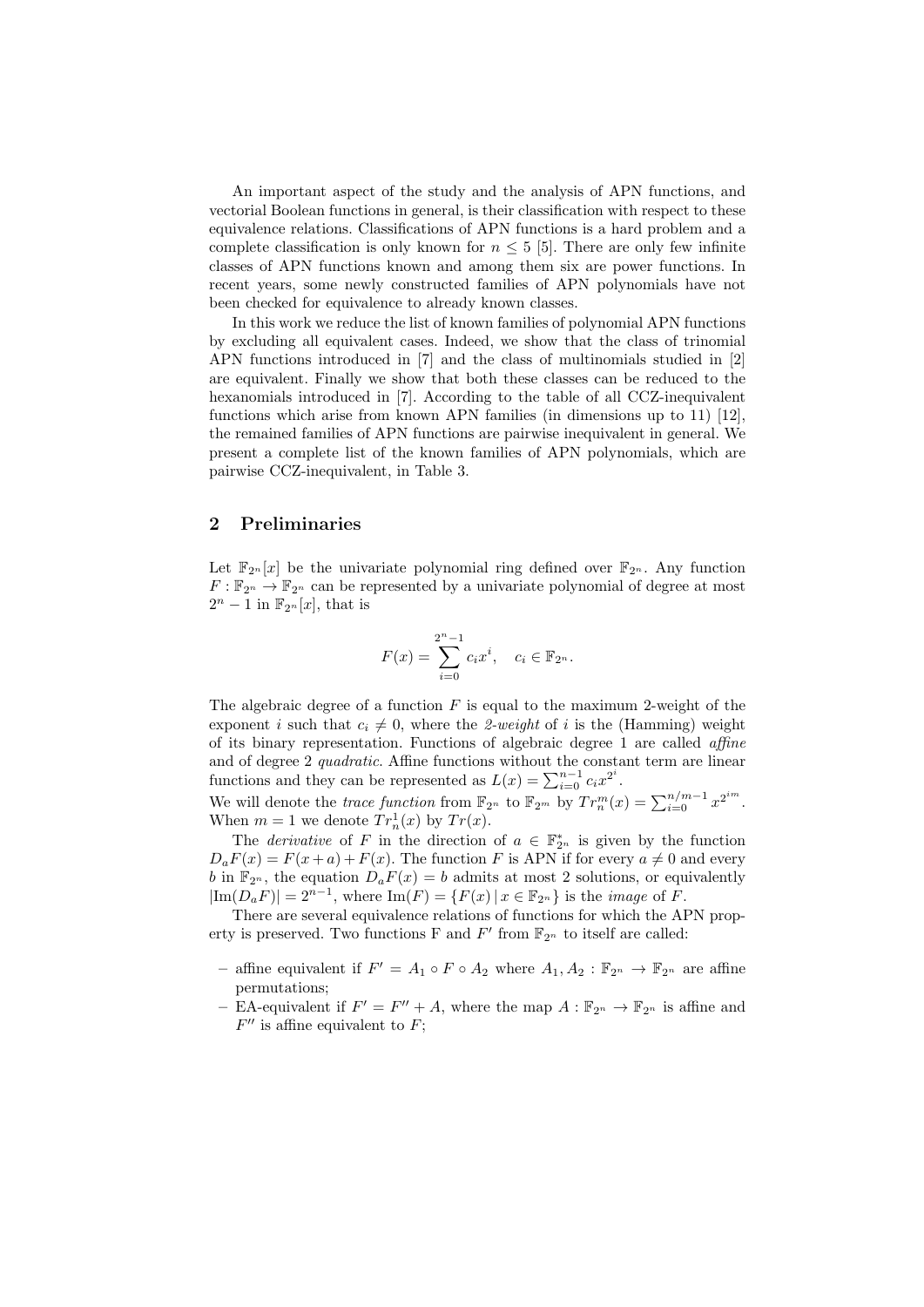– CCZ-equivalent if there exists some affine permutation  $\mathcal L$  of  $\mathbb F_{2^n} \times \mathbb F_{2^n}$  such that the image of the graph of F is the graph of F', that is,  $\mathcal{L}(G_F) = G_{F'}$ , where  $G_F = \{(x, F(x)) : x \in \mathbb{F}_{2^n}\}\$  and  $G_{F'} = \{(x, F'(x)) : x \in \mathbb{F}_{2^n}\}.$ 

The affine equivalence is, obviously, included in the EA-equivalence, and EA-equivalence is a particular case of CCZ-equivalence [13]. Moreover, every permutation is CCZ-equivalent to its inverse [13].

There are six known infinite families of power APN functions presented in Table 1. Some results on CCZ-inequivalence between the functions in Table 1 were

| Functions | Exponents $d$                                    | Conditions Degree |                |
|-----------|--------------------------------------------------|-------------------|----------------|
| Golden    | $2^i + 1$                                        | $gcd(i, n)=1$     | $\overline{2}$ |
| Kasami    | $2^{2i} - 2^i + 1$                               | $gcd(i, n)=1$     | $i+1$          |
| Welch     | $2^t + 3$                                        | $n = 2t + 1$      | 3              |
| Niho      | $\overline{2^t} + 2^{\frac{t}{2}} - 1$ , t even  | $n = 2t + 1$      | $rac{t+2}{2}$  |
|           | $2^t + 2^{\frac{3t+1}{2}} - 1$ , t odd           |                   | $t+1$          |
| Inverse   | $2^{2t}-1$                                       | $n = 2t + 1$      | $n-1$          |
|           | Dobbertin $ 2^{4i} + 2^{3i} + 2^{2i} + 2^i - 1 $ | $n=5i$            | $i+3$          |

**Table 1.** Known APN power functions  $x^d$  over  $\mathbb{F}_{2^n}$ 

proven in [9]. Recently, in both [16] and [14] Yoshiara and Dempwolff show that two APN power functions are CCZ-equivalent if and only if they are cyclotomicequivalent, i.e. they are EA-equivalent or one is EA-equivalent to the inverse of the second one. Since the algebraic degree is preserved by the EA-equivalence, and families in Table 1 have different algebraic degree in general, then all these families differ up to CCZ-equivalence (although they can intersect in some particular cases).

There are also thirteen known infinite families of quadratic APN polynomials CCZ-inequivalent to power functions listed in Table 2.

# 3 Equivalence between known families

In this section we will show that families C3 and C11 in Table 2 are equivalent and they are included in family C4.

In [12], the authors present a table of all possible pairwise CCZ-inequivalent functions which can be derived from the known families of APN functions, up to dimension  $n = 11$ . According to this table, families C3 and C11 are the same on small dimensions and are contained in C4. Below we prove that this is actually true for all dimensions.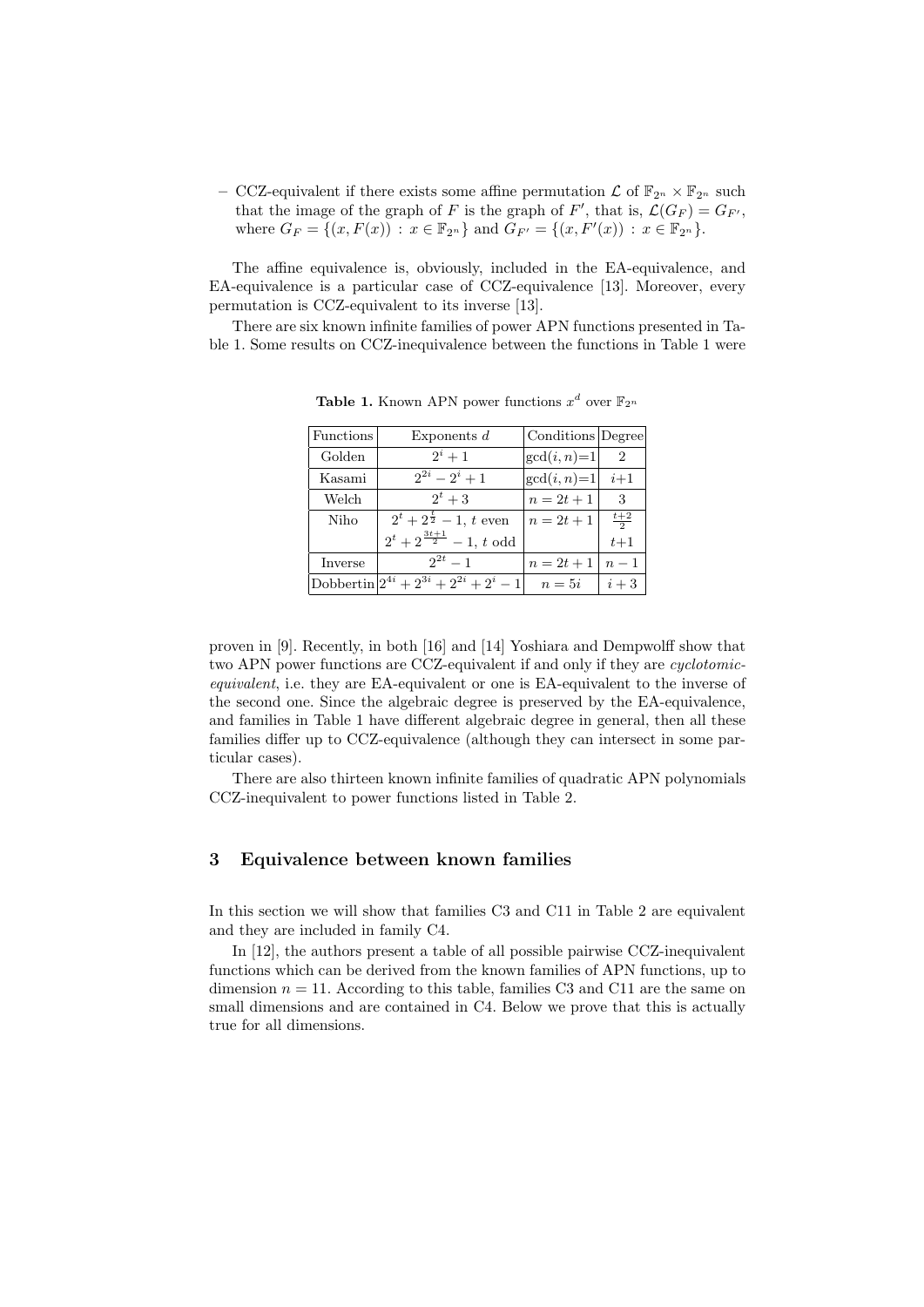| $N^{\circ}$    | Functions                                                                       | Conditions                                                                         | In                |
|----------------|---------------------------------------------------------------------------------|------------------------------------------------------------------------------------|-------------------|
|                | $x^{2^s+1} + u^{2^k-1}x^{2^{ik}+2^{mk+s}}$                                      | $n = pk$ , $gcd(k, 3) = gcd(s, 3k) = 1$ ,                                          |                   |
| $C1-C2$        |                                                                                 | $p \in \{3, 4\}, i = sk \mod p, m = p - i,$                                        | $\lceil 8 \rceil$ |
|                |                                                                                 | $n \geq 12$ , u primitive in $\mathbb{F}_{2^n}^*$                                  |                   |
|                | $x^{2^{2i}+2^i} + cx^{q+1} + dx^{q(2^{2i}+2^i)}$                                | $q = 2^m$ , $n = 2m$ , $gcd(i, m) = 1$ ,                                           |                   |
| C <sub>3</sub> |                                                                                 | $\gcd(2^i+1, q+1) \neq 1, dc^q+c \neq 0,$                                          | 7                 |
|                |                                                                                 | $d \notin {\{\lambda^{(2^i+1)(q-1)}, \lambda \in \mathbb{F}_{2^n}\}, d^{q+1} = 1}$ |                   |
|                |                                                                                 | $q = 2^m$ , $n = 2m$ , $gcd(i, m) = 1$ ,                                           |                   |
| C <sub>4</sub> | $x(x^{2^i}+x^q+cx^{2^iq})$                                                      | $c \in \mathbb{F}_{2^n}$ , $s \in \mathbb{F}_{2^n} \setminus \mathbb{F}_a$         | $[7]$             |
|                | $+x^{2^i}(c^q x^q + s x^{2^iq}) + x^{(2^i+1)q}$                                 | $X^{2^i+1} + cX^{2^i} + c^q X + 1$                                                 |                   |
|                |                                                                                 | has no solution x s.t. $x^{q+1} = 1$                                               |                   |
| C5             | $x^3 + a^{-1} Tr(a^3 x^9)$                                                      | $a\neq 0$                                                                          | 10                |
| C6             | $x^3 + a^{-1} Tr_n^3(a^3x^9 + a^6x^{18})$                                       | $3 n, a \neq 0$                                                                    | 11                |
| C7             | $x^3 + a^{-1} Tr_n^3 (a^6 x^{18} + a^{12} x^{36})$                              | $3 n, a \neq 0$                                                                    | 11                |
|                |                                                                                 | $n = 3k$ , $gcd(k, 3) = gcd(s, 3k) = 1$ ,                                          |                   |
| $C8-C10$       | $ux^{2^s+1} + u^{2^k}x^{2^{-k}+2^{k+s}} +$                                      | $v, w \in \mathbb{F}_{2^k}, vw \neq 1,$                                            | [2,3]             |
|                | $v x^{2^{-k}+1} + w u^{2^k+1} x^{2^s+2^{k+s}}$                                  | $3 (k+s)$ u primitive in $\mathbb{F}_{2^n}^*$                                      |                   |
|                |                                                                                 | $q = 2^m$ , $n = 2m$ , $gcd(i, m)=1$ , i, m odd,                                   |                   |
| C11            | $dx^{2^i+1} + d^q x^{q(2^i+1)} +$                                               | $c \notin \mathbb{F}_{2^m}, \gamma_s \in \mathbb{F}_{2^m},$                        | $\lceil 2 \rceil$ |
|                | $cx^{q+1} + \sum_{s=1}^{m-1} \gamma_s x^{2^s(q+1)}$                             | $d$ not a cube                                                                     |                   |
|                | $(x+x^{\overline{q}})^{2^i+1}+$                                                 | $q = 2^m$ , $n = 2m$ , $m \ge 2$ even,                                             |                   |
| C12            | $u'(ux+u^q x^q)^{(2^i+1)2^j} +$                                                 | $gcd(i, m) = 1$ and j even                                                         | $[17]$            |
|                | $u(x+x^q)(ux+u^q x^q)$                                                          | u primitive in $\mathbb{F}_{2^n}^*$ , $u' \in \mathbb{F}_{2^m}$ not a cube         |                   |
|                | $\frac{a^2x^{2^{2m+1}+1}+b^2x^{2^{m+1}+1}+}{b^2x^{2^{m+1}+1}+b^2x^{2^{m+1}+1}}$ | $n \equiv 3m$ , m odd                                                              |                   |
| C13            | $ax^{2^{2m}+2} + bx^{2^m+2} + (c^2+c)x^3$                                       | $L(x) = ax^{2^{2m}} + bx^{2^m} + cx$ satisfies                                     | $\lceil 6 \rceil$ |
|                |                                                                                 | the conditions in Theorem 6.3 of $[6]$                                             |                   |

**Table 2.** Known classes of quadratic APN polynomial over  $\mathbb{F}_{2^n}$  CCZ-inequivalent to power functions

### 3.1 C11 and C3 are equivalent

First of all, note that, for family C11, the conditions given in Table 2 that  $i$  is odd and d is not a cube are equivalent to request just  $d \notin \{x^{2^i+1} : x \in \mathbb{F}_{2^{2m}}\}\$  (if *i* is even we have no choice for *d* since in this case  $\{x^{2^i+1} : x \in \mathbb{F}_{2^{2m}}\} = \mathbb{F}_{2^{2m}}\}$ . Moreover, for family C3, we have that the coefficients  $c$  and  $d$ , satisfying the constrains of Table 2, exist if and only if  $gcd(2^i + 1, 2^m + 1) \neq 1$ . This implies that m is odd, since i and m are coprime (it can be easily deduced from  $gcd(2^{2i} 1, 2^{2m} - 1$  =  $2^{\gcd(2i, 2m)} - 1 = 3$ .

Consider the following function of C11 (without the sum component)

$$
F(x) = cx^{2^m+1} + dx^{2^i+1} + d^{2^m}x^{2^m(2^i+1)}.
$$
 (1)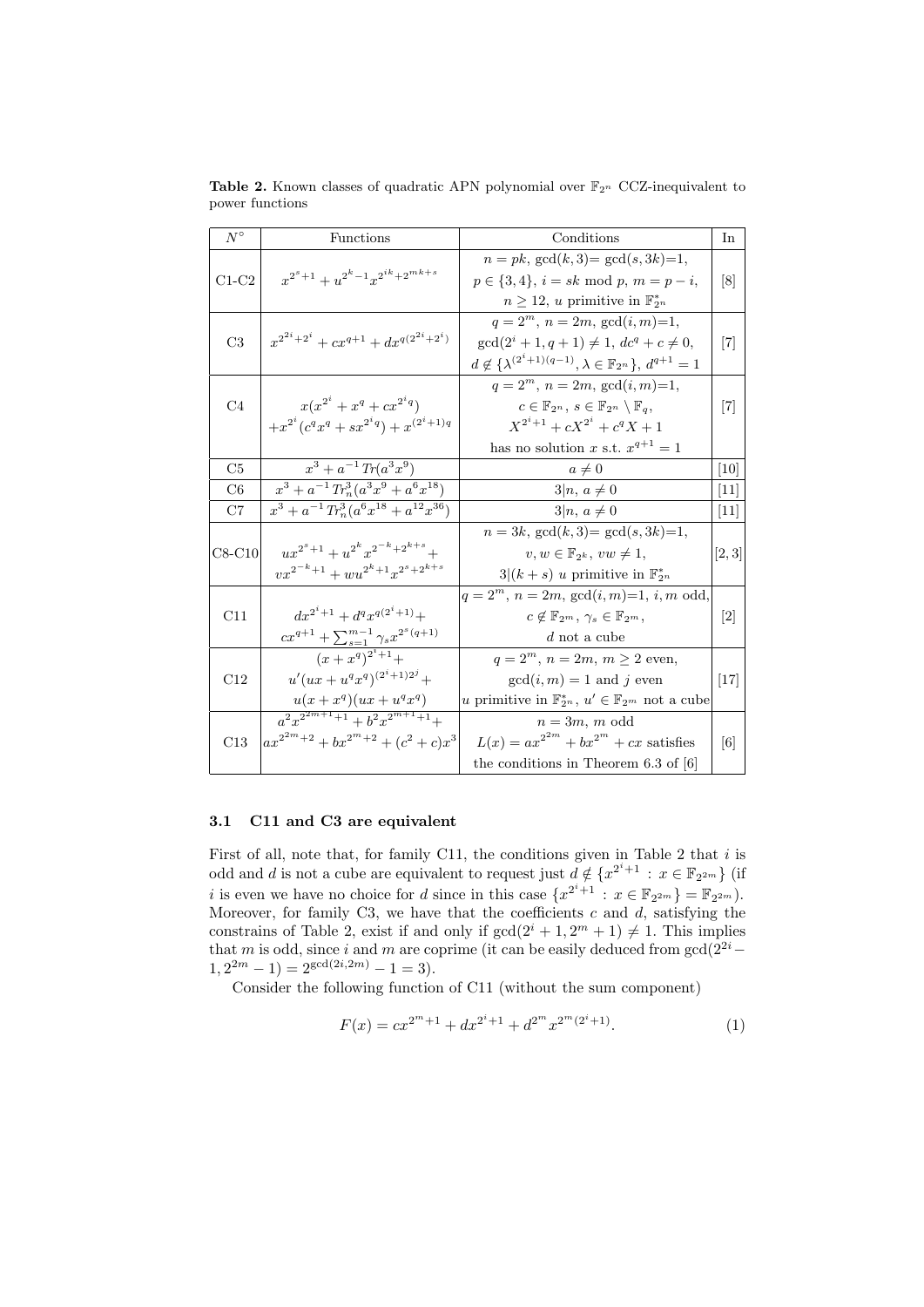Since  $c \in \mathbb{F}_{2^{2m}} \setminus \mathbb{F}_{2^m}$  we have  $\mathbb{F}_{2^{2m}} = c \mathbb{F}_{2^m} \oplus \mathbb{F}_{2^m}$ . Let us consider the linear permutation L such that over  $c\mathbb{F}_{2^m}$  it is the identity map and over  $\mathbb{F}_{2^m}$  it is given by the power linear function  $x^{2^i}$ . That is, for any  $x_1, x_2 \in \mathbb{F}_{2^m}$ ,  $L(cx_1 + x_2) =$  $cx_1 + x_2^{2^i}$ . Then,

$$
\frac{L(F(x))}{d^{2^i}} = c'x^{2^m+1} + x^{2^{2^i}+2^i} + d'x^{2^m(2^{2^i}+2^i)},
$$

with  $c' = \frac{c}{a^2}$  $\frac{c}{d^{2^i}}$  and  $d' = d^{2^i(2^m-1)}$ . Since,  $d \notin \{x^{2^i+1} : x \in \mathbb{F}_{2^{2m}}\}$  we have  $d' \notin \{x^{(2^i+1)(2^m-1)} : x \in \mathbb{F}_{2^{2m}}\}$ . Moreover, since  $c \notin \mathbb{F}_{2^m}$ 

$$
c'^{2^m}d' + c' = \frac{c^{2^m}}{d^{2^i}} + \frac{c}{d^{2^i}} \neq 0,
$$

implying that  $F$  in (1) is equivalent to an APN function contained in C3.

Consider now the general formula of C11:

$$
F(x) = cx^{2^m+1} + \sum_{l=1}^{m-1} \gamma_l x^{2^l (2^m+1)} + dx^{2^i+1} + d^{2^m} x^{2^m (2^i+1)}.
$$

It is possible to reduce it to a function of the type (1). Assume  $1 \leq t \leq m-1$  be such that  $\gamma_t \neq 0$ . We know that, since  $\gamma_t \in \mathbb{F}_{2^m}$ , there exists a non-zero element  $\lambda_t$  such that  $\gamma_t = \lambda_t^{2^t(2^m+1)}$ . Applying the substitution  $x \to \lambda_t^{-1} x$  we obtain an equivalent function with  $\gamma_t = 1$ . Consider the following linear function with  $w \in \mathbb{F}_{2^m}^*$  (we will study its permu-

tation property later)

$$
L(x) = (w + (c + c^{2^m})^{2^t})x + x^{2^t} + wx^{2^m} + x^{2^{m+t}}.
$$
 (2)

Let  $u = dx^{2^i+1}$ , then we obtain

$$
L(F(x)) = (w + (c + c^{2^{m}})^{2^{t}} + w)[u + u^{2^{m}}] + ((w + (c + c^{2^{m}})^{2^{t}})c + wc^{2^{m}})x^{2^{m}+1}
$$
  
+  $(c + c^{2^{m}})^{2^{t}}x^{2^{t}(2^{m}+1)} + \sum_{l=1}^{m-1} \gamma_{l}(w + (c + c^{2^{m}})^{2^{t}} + w)x^{2^{l}(2^{m}+1)}$   
=  $(c + c^{2^{m}})^{2^{t}}[u + u^{2^{m}}] + (w(c + c^{2^{m}}) + c(c + c^{2^{m}})^{2^{t}})x^{2^{m}+1}$   
+  $\sum_{l=1, l \neq t}^{m-1} \gamma_{l}(c + c^{2^{m}})^{2^{t}}x^{2^{l}(2^{m}+1)}.$ 

Hence

$$
\frac{L(F(x))}{(c+c^{2^m})^{2^t}} = u + u^{2^m} + (w(c+c^{2^m})^{1-2^t} + c)x^{2^m+1} + \sum_{l=1, l \neq t}^{m-1} \gamma_l x^{2^l (2^m+1)}.
$$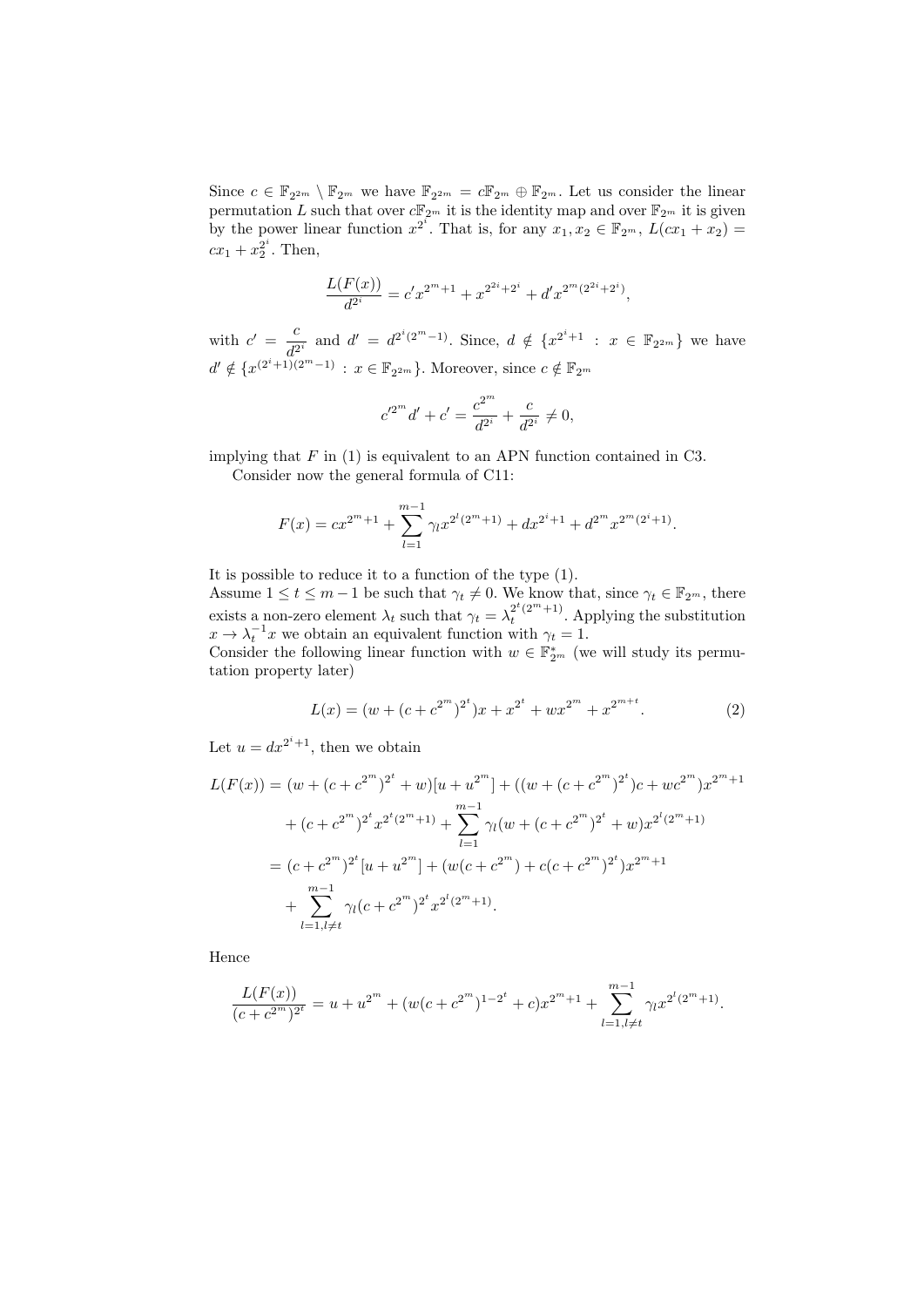Let  $c' = w(c + c^{2^m})^{1-2^t} + c$ , also the condition on c' is satisfied since we have

$$
c'^{2^m} + c' = w^{2^m} (c + c^{2^m})^{1 - 2^t} + c^{2^m} + w(c + c^{2^m})^{1 - 2^t} + c
$$
  
=  $(c + c^{2^m}).$ 

Therefore, we managed, from the original formula of C11, to obtain a similar one in which the monomial  $x^{2^t(2^m+1)}$  is not present any more and the rest of the components of the sum is left unchanged. Iterating this procedure we obtain a function of the form (1).

Now, we only need to show that  $L(x)$  of Equation (2) is a permutation. We have that

$$
L(x) = (x + x^{2^m})^{2^t} + w(x + x^{2^m}) + (c + c^{2^m})^{2^t}x.
$$

Assume that  $x \in \mathbb{F}_{2^m}$  then  $L(x) = (c + c^{2^m})^{2^t} x$  is null if and only if  $x = 0$ . Otherwise consider  $x \notin \mathbb{F}_{2^m}$  and let  $y = x + x^{2^m} \in \mathbb{F}_{2^m}^*$ , we have  $L(x) =$  $y^{2^t} + wy + (c + c^{2^m})^{2^t}x$ . If  $L(x) = 0$  then

$$
x = \frac{y^{2^t} + wy}{(c + c^{2^m})^{2^t}}.
$$

Since  $w \in \mathbb{F}_{2^m}$  we have that the right hand-side belongs to  $\mathbb{F}_{2^m}$  that leads to a contradiction. Therefore, L is a linear permutation.

Conversely, we have that C3 can be reduced to C11 reversing the computation done for (1). Indeed, let

$$
F(x) = cx^{2^m+1} + x^{2^{2^i}+2^i} + dx^{2^m(2^{2^i}+2^i)},
$$

be an APN function of C3, with  $c$  and  $d$  satisfying the constrains of C3.

Since  $d^{2^m+1} = 1$ , there exists d' such that  $d^{2^m-1} = d$ . Moreover, since d is not in  $\{x^{(2^i+1)(2^m-1)} : x \in \mathbb{F}_{2^{2m}}\}$  we have  $d' \notin \{x^{(2^i+1)} : x \in \mathbb{F}_{2^{2m}}\}.$ Multiplying it by  $d'$ , we obtain

$$
F'(x) = d'F(x) = d'cx^{2^m+1} + d'x^{2^i+1} + d'^{2^m}x^{2^m(2^i+1)}.
$$

Since  $c + c^{2^m} d \neq 0$  we have that  $d'c + (d'c)^{2^m} = d'(c + c^{2^m} d) \neq 0$ , so  $d'c \notin \mathbb{F}_{2^m}$ . Thus,  $F'(x)$  is an element of C11 and we have the following result.

Lemma 1. Families C3 and C11 are equivalent.

#### 3.2 Equivalence with hexanomials (family C4 Table 2)

In [7], the authors introduced a family of APN hexanomials. In particular the result is the following.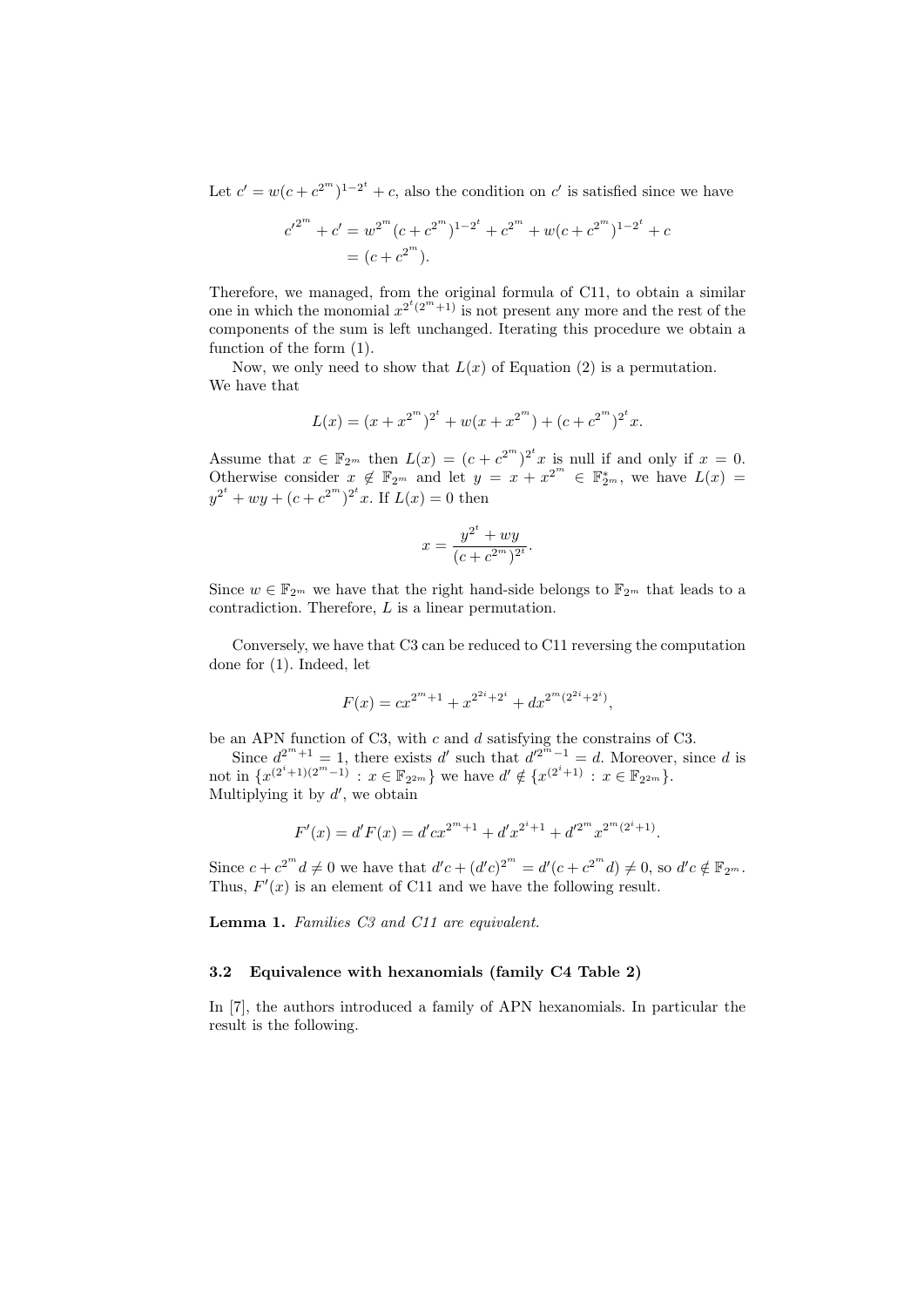**Theorem 1** ([7]). Let n and i be any positive integers,  $n = 2m$ ,  $gcd(i, m) = 1$ , and  $\bar{c}, \bar{d} \in \mathbb{F}_{2^n}$  be such that  $\bar{d} \notin \mathbb{F}_{2^m}$ . If the equation

$$
x^{2^i+1} + \bar{c}x^{2^i} + \bar{c}^{2^m}x + 1 = 0
$$

has no solution x such that  $x^{2^m+1} = 1$ , then the function

$$
H(x) = \bar{d}x^{2^i(2^m+1)} + x^{(2^m+1)} + (x^{2^i+1} + x^{2^m(2^i+1)} + \bar{c}x^{2^{m+i}+1} + \bar{c}^{2^m}x^{2^i+2^m})
$$

is APN.

We are going to show below that C3 and C11 are contained in C4. As proved in the previous section, we can consider only family C11 without the part  $\sum_{\ell=1}^{m-1} \gamma_{\ell} x^{2^{\ell}(2^m+1)}$ .

Consider now the function in C11 as in (1). We can transform it in a function as follows

$$
F(x) = cx^{2^m+1} + x^{2^i(2^m+1)} + dx^{2^i+1} + d^{2^m}x^{2^m(2^i+1)},
$$
\n(3)

with  $c \in \mathbb{F}_{2^{2m}} \setminus \mathbb{F}_{2^m}$  and  $d \notin \{x^{2^i+1} : x \in \mathbb{F}_{2^{2m}}\}$ . Indeed, using linear permutations as in (2), we can obtain from functions in form (3) all possible functions as in (1).

Consider a linear permutation of type  $x + \gamma x^{2^m}$  ( $\gamma^{2^m+1} \neq 1$ ). Evaluating  $F(x + \gamma x^{2^m})$  and deleting terms of algebraic degree less than 2, we obtain

$$
\widetilde{F}(x) = (c + c\gamma^{2^m+1})x^{2^m+1} + (1 + \gamma^{2^i(2^m+1)})x^{2^i(2^m+1)}
$$
\n
$$
+ (d + d^{2^m}\gamma^{2^m(2^i+1)})x^{2^i+1} + (d^{2^m} + d\gamma^{2^i+1})x^{2^m(2^i+1)}
$$
\n
$$
+ (d\gamma^{2^i} + d^{2^m}\gamma^{2^m})x^{2^{m+i}+1} + (d^{2^m}\gamma^{2^{m+i}} + d\gamma)x^{2^i+2^m}
$$
\n
$$
= u
$$

Now, using a similar linear permutation as for the sum  $\sum_{\ell=1}^{m-1} \gamma_{\ell} x^{2^{\ell}(2^m+1)}$ , it is possible to prove that we can delete the monomial  $(1 + \gamma^{2^i(2^m+1)})x^{2^i(2^m+1)}$ since  $(1+\gamma^{2^i(2^m+1)})$  and u are in  $\mathbb{F}_{2^m}$ . Now, denoting by  $a=(d+d^{2^m}\gamma^{2^m(2^i+1)})$ and  $b = (d\gamma^{2^i} + d^{2^m}\gamma^{2^m})$  we have

$$
F'(x) = c' x^{2^m + 1} + (ax^{2^i + 1} + a^{2^m} x^{2^m (2^i + 1)} + bx^{2^{m+i} + 1} + b^{2^m} x^{2^i + 2^m}),
$$
 (4)

where  $c' \in \mathbb{F}_{2^{2m}} \setminus \mathbb{F}_{2^m}$  depends on the linear function applied for removing  $(1+\gamma^{2^i(2^m+1)})x^{2^i(2^m+1)}.$ 

Now, since i and m are odd and  $gcd(i,m) = 1$  we have that  $x^{2^{m+i}+1}$  is a permutation of  $\mathbb{F}_{2^n}$ , which means that there exists  $\lambda \in \mathbb{F}_{2^n}^*$  such that  $\lambda^{2^{m+i}+1}$ b. Then, substituting  $x \mapsto \lambda^{-1}x$  in (4) we obtain

$$
F''(x) = \underbrace{c''x^{2^m+1}}_{c''\mathbb{F}_{2^m}} + \underbrace{\frac{a}{\lambda^{2^i+1}}x^{2^i+1}}_{\mathbb{F}_{2^m}} + \left(\frac{a}{\lambda^{2^i+1}}\right)^{2^m} x^{2^m(2^i+1)}_{\mathbb{F}_{2^m}} + x^{2^{m+i}+1}_{\mathbb{F}_{2^m}} + x^{2^i+2^m}.
$$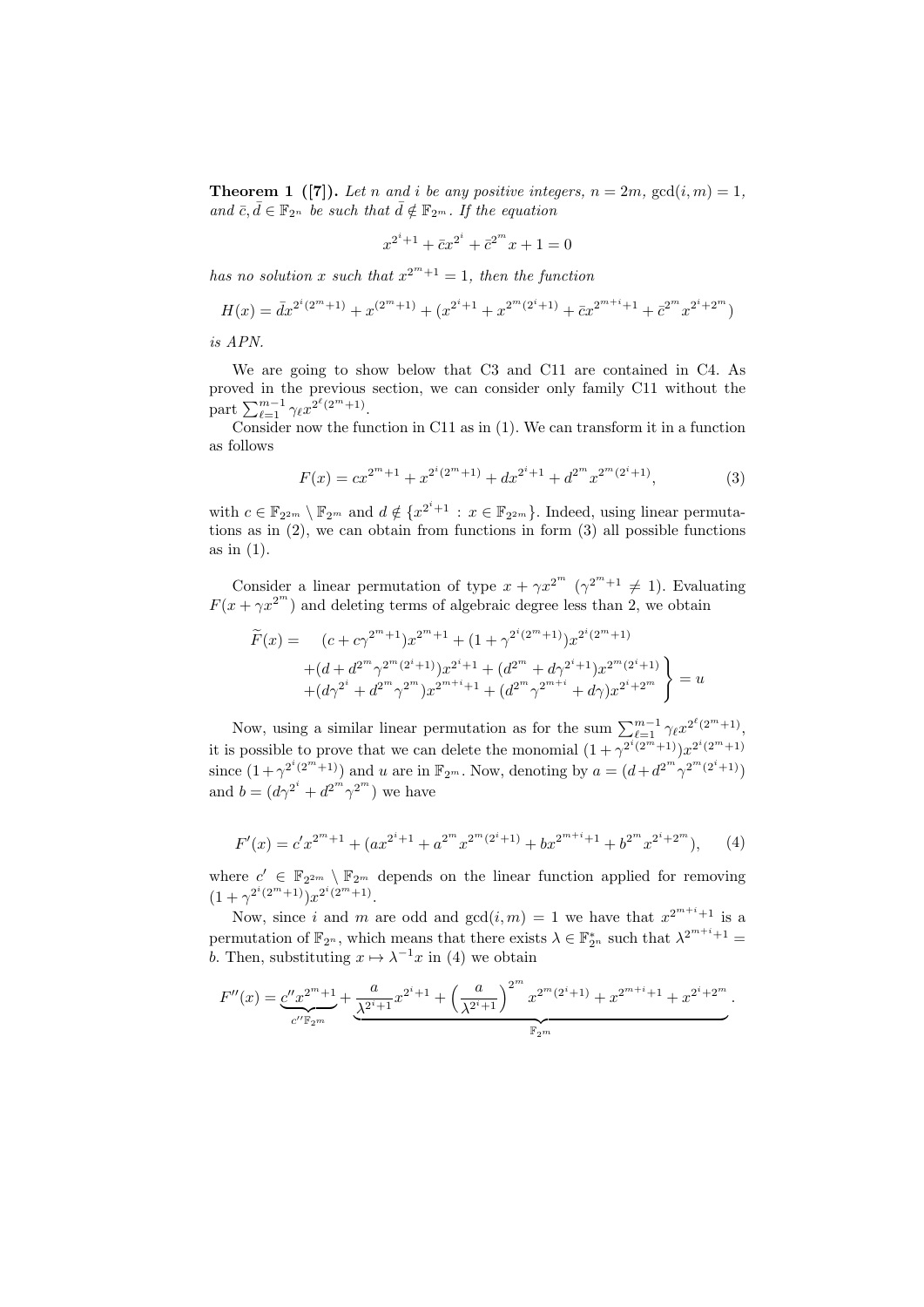Since  $\mathbb{F}_{2^n} = c'' \mathbb{F}_{2^m} \oplus \mathbb{F}_{2^m}$  we can perform the substitution  $x \mapsto x^{2^{m-i}}$  and then apply a linear map L which is  $x^{1/\bar{2}^{m-i}}$  on  $c''\mathbb{F}_{2^m}$  and the identity on  $\mathbb{F}_{2^m}$ . Thus, denoting by  $c = (c'')^{1/2^{m-i}}$ , we can obtain the equivalent function

$$
\bar{F}(x) = L(F''(x^{2^{m-i}})) = cx^{2^m+1} + \frac{a}{\lambda^{2^i+1}}x^{2^m+2^j} + \left(\frac{a}{\lambda^{2^i+1}}\right)^{2^m} x^{(2^{m+j}+1)} + x^{2^j+1} + x^{2^m(2^j+1)},
$$
\n(5)

where  $j = m - i$ . Note that j is even and  $gcd(j, m) = 1$ .

On the other hand, let i be an integer with  $gcd(i, m) = 1$  and consider a hexanomial

$$
H(x) = dx^{2^{i}(2^{m}+1)} + x^{(2^{m}+1)} + (x^{2^{i}+1} + x^{2^{m}(2^{i}+1)} + \bar{c}x^{2^{m+i}+1} + \bar{c}^{2^{m}}x^{2^{i}+2^{m}}).
$$

Applying the linear permutation (as in (2))  $L(x) = (w + (\bar{d} + \bar{d}^{2^m})^{1/2^i})x + wx^{2^m} +$  $x^{1/2^i} + x^{2^{m-i}}$  for some  $w \in \mathbb{F}_{2^m}^*$ , we obtain

$$
H'(x) = \frac{L(H(x))}{(\bar{d} + \bar{d}^{2^m})^{1/2^i}} = \bar{d}'x^{2^i(2^m+1)} + (x^{2^i+1} + x^{2^m(2^i+1)} + \bar{c}x^{2^{m+i}+1} + \bar{c}^{2^m}x^{2^i+2^m}).
$$

Since  $\mathbb{F}_{2^{2m}} = \bar{d}' \mathbb{F}_{2^m} \oplus \mathbb{F}_{2^m}$  we can apply a linear permutation which is  $x^{(1/2^i)}$  on  $\bar{d}'\mathbb{F}_{2^m}$  and the identity on  $\mathbb{F}_{2^m}$  in order to obtain the equivalent function

$$
H''(x) = d''x^{2^m+1} + x^{2^i+1} + x^{2^m(2^i+1)} + \bar{c}x^{2^{m+i}+1} + \bar{c}^{2^m}x^{2^i+2^m},
$$
 (6)

where  $d'' = \overline{d}^{(1/2^i)}$ . Then, the family of the hexanomials can be expressed as pentanomials and the constrain on the coefficient  $\bar{c}$  is the same of the hexanomials. Indeed, following the same steps of the proof in [7, Theorem 2], a function  $H''$  as in (6), with  $d'' \notin \mathbb{F}_{2^m}$  and i such that  $gcd(i, m) = 1$ , is APN if and only if

$$
x^{2^i+1} + \bar{c}x^{2^i} + \bar{c}^{2^m}x + 1 = 0
$$

has no solution x such that  $x^{2^m+1} = 1$ .

Coming back to our function in (5), since  $\bar{F}(x)$  is APN and  $c'' \notin \mathbb{F}_{2^m}$ , denoting  $\bar{a} = \left(\frac{a}{\lambda^{2^i+1}}\right)^{2^m}$ , we have that

$$
x^{2^{j}+1} + \bar{a}x^{2^{j}} + \bar{a}^{2^{m}}x + 1 = 0
$$

has no nonzero solution such that  $x^{2^m+1} = 1$ . So, the function  $\bar{F}(x)$  is equivalent to a hexanomials.

Then we have proved the following result:

Theorem 2. Families C3 and C11 coincide and they are included in C4. In particular, the hexanomials admit a representation in the following form

$$
H_i(x) = \bar{d}x^{2^m+1} + x^{2^i+1} + x^{2^m(2^i+1)} + \bar{c}x^{2^{m+i}+1} + \bar{c}^{2^m}x^{2^i+2^m},
$$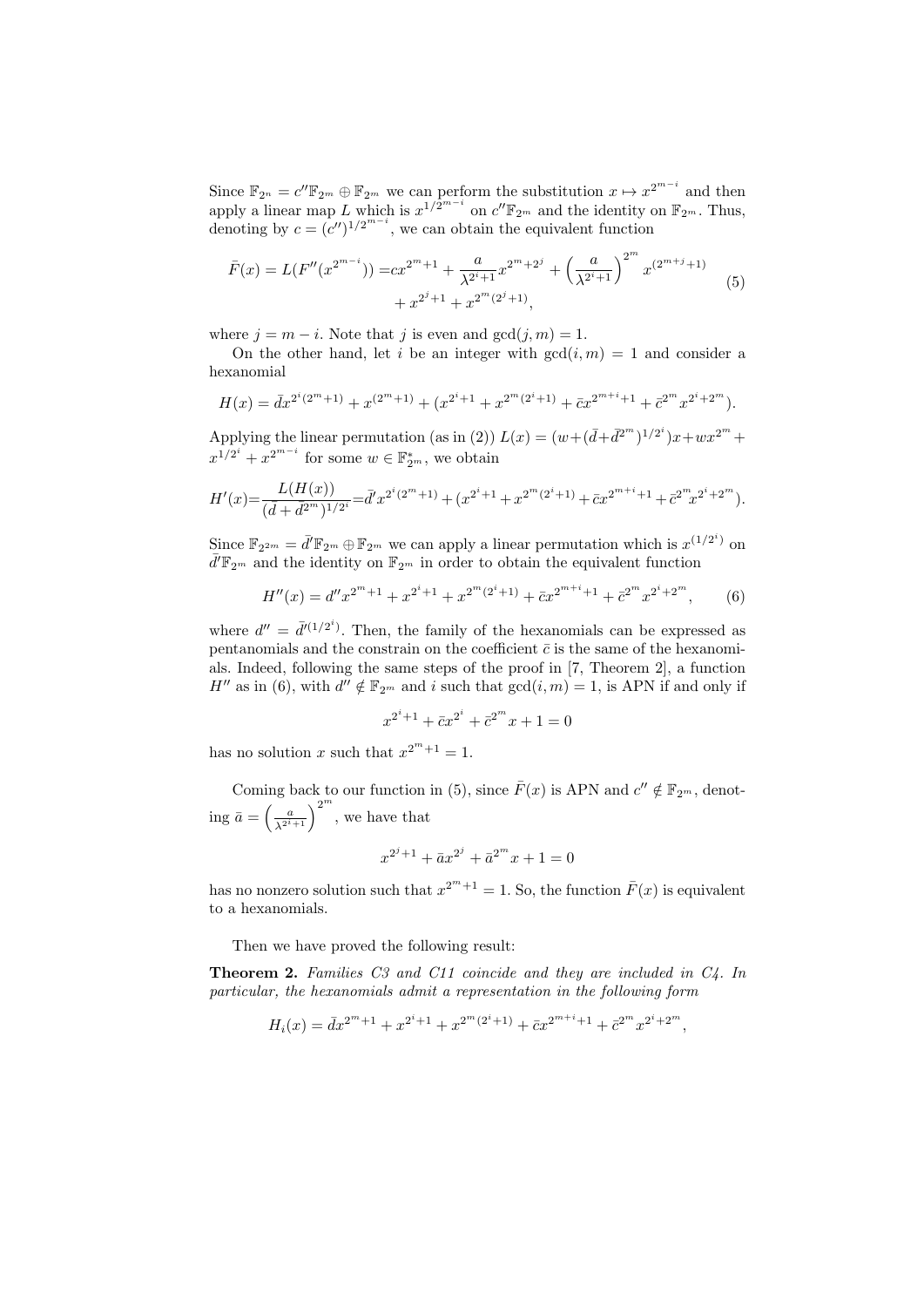with  $\bar{d} \notin \mathbb{F}_{2^m}$  and  $\bar{c}$  such that the equation

$$
x^{2^i+1} + \bar{c}x^{2^i} + \bar{c}^{2^m}x + 1 = 0
$$

has no solution x such that  $x^{2^m+1} = 1$ .

Moreover, when m is odd, a pentanomial  $H_i(x)$  for i odd is equivalent to a pentanomial  $H_i(x)$  (always in  $C_i$ ) with  $j = m - i$  even.

*Proof.* We need to prove only that when  $m$  is odd the case  $i$  odd is equivalent to a pentanomial relative to the even case  $j = m - i$ . This can be done with the same steps used above to compute  $\bar{F}(x)$  in (5) from  $F''(x)$  of (4), with the only difference that in this case the coefficient a of  $F''(x)$  is equal to 1.

In Table 3 we list all the known families of APN functions which are CCZinequivalent to power functions and that are pairwise CCZ-inequivalent to each other.

Table 3. Known classes of quadratic APN polynomial over  $\mathbb{F}_{2^n}$  CCZ-inequivalent to power functions

| $N^{\circ}$ | Functions                                          | Conditions                                                                 | In                  |
|-------------|----------------------------------------------------|----------------------------------------------------------------------------|---------------------|
|             |                                                    | $n = pk$ , $gcd(k, 3) = gcd(s, 3k) = 1$ ,                                  |                     |
| $F1-F2$     | $x^{2^s+1} + u^{2^k-1}x^{2^{ik}+2^{mk+s}}$         | $p \in \{3, 4\}, i = sk \mod p, m = p - i,$                                | $\lbrack 8 \rbrack$ |
|             |                                                    | $n \geq 12$ , u primitive in $\mathbb{F}_{2^n}^*$                          |                     |
|             |                                                    | $q = 2^m$ , $n = 2m$ , $gcd(i, m) = 1$ ,                                   |                     |
| F3          | $sx^{q+1} + x^{2^i+1} + x^{q(2^i+1)}$              | $c \in \mathbb{F}_{2^n}, s \in \mathbb{F}_{2^n} \setminus \mathbb{F}_q,$   | $[7]$               |
|             | $+cx^{2^iq+1}+c^qx^{2^i+q}$                        | $X^{2^i+1} + cX^{2^i} + c^q X + 1$                                         |                     |
|             |                                                    | has no solution x s.t. $x^{q+1} = 1$                                       |                     |
| F4          | $x^3 + a^{-1} Tr(a^3 x^9)$                         | $a\neq 0$                                                                  | $[10]$              |
| F5          | $x^3 + a^{-1} Tr_n^3 (a^3 x^9 + a^6 x^{18})$       | $3 n, a \neq 0$                                                            | $\vert 11 \vert$    |
| F6          | $x^3 + a^{-1} Tr_n^3 (a^6 x^{18} + a^{12} x^{36})$ | $3 n, a \neq 0$                                                            | $\vert 11 \vert$    |
|             |                                                    | $n = 3k$ , $gcd(k, 3) = gcd(s, 3k) = 1$ ,                                  |                     |
| $F7-F9$     | $ux^{2^s+1} + u^{2^k}x^{2^{-k}+2^{k+s}} +$         | $v, w \in \mathbb{F}_{2^k}, vw \neq 1,$                                    | [2, 3]              |
|             | $vx^{2^{-k}+1} + wu^{2^{k}+1}x^{2^{s}+2^{k+s}}$    | $3 (k+s)$ u primitive in $\mathbb{F}_{2^n}^*$                              |                     |
|             | $(x+x^q)^{2^i+1}+$                                 | $q = 2^m$ , $n = 2m$ , $m \ge 2$ even,                                     |                     |
| F10         | $u'(ux+u^q x^q)^{(2^i+1)2^j} +$                    | $gcd(i, m) = 1$ and $j \ge 2$ even                                         | $\vert 17 \vert$    |
|             | $u(x+x^q)(ux+u^q x^q)$                             | u primitive in $\mathbb{F}_{2^n}^*$ , $u' \in \mathbb{F}_{2^m}$ not a cube |                     |
|             | $a^2x^{2^{2m+1}+1}+b^2x^{2^{m+1}+1}+$              | $n=3m, m \text{ odd}$                                                      |                     |
| F11         | $\left ax^{2^{2m}+2}+bx^{2^m+2}+(c^2+c)x^3\right $ | $L(x) = ax^{2^{2m}} + bx^{2^m} + cx$ satisfies                             | 6                   |
|             |                                                    | the conditions in Theorem $6.3$ of $[6]$                                   |                     |
|             |                                                    |                                                                            |                     |